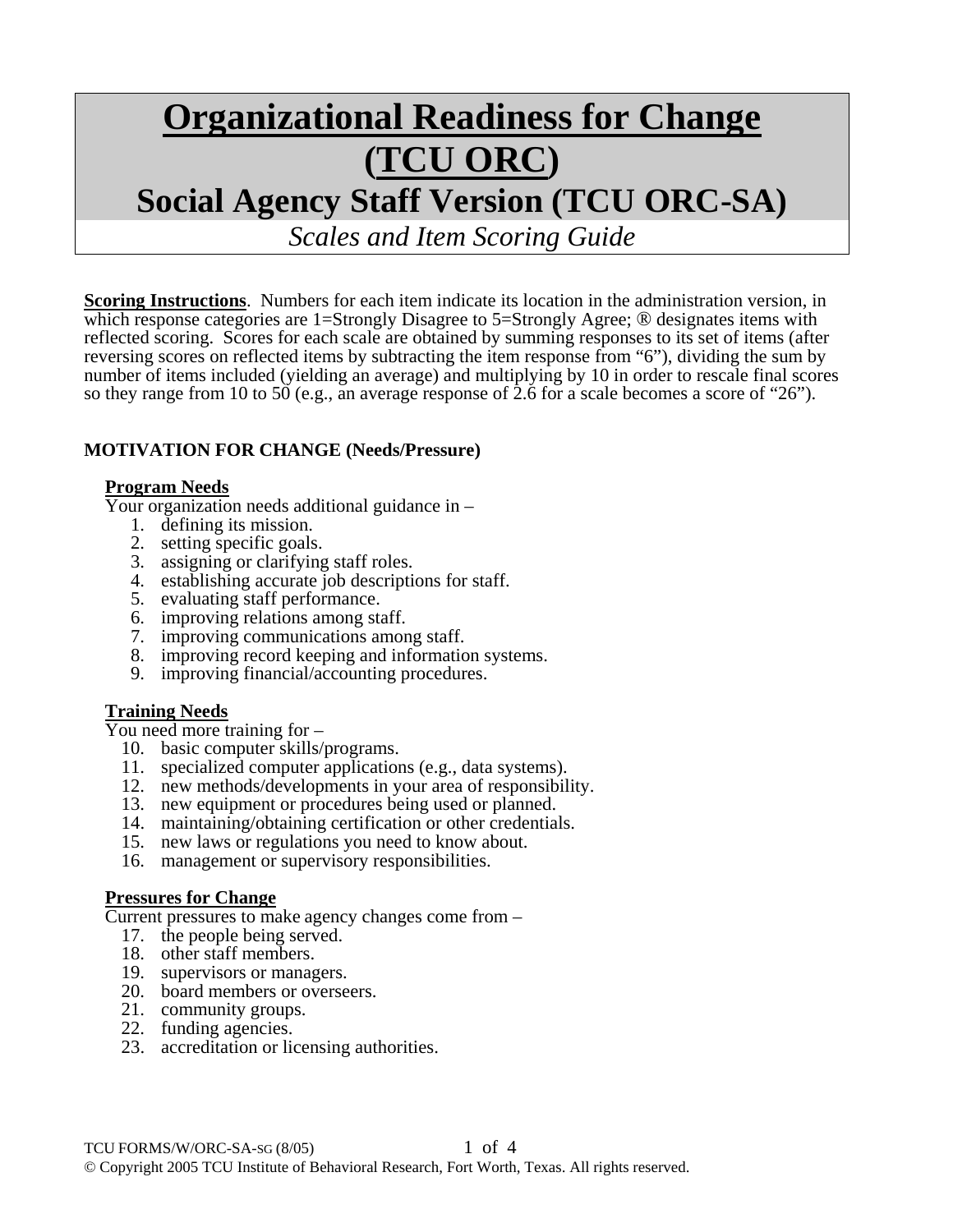#### **RESOURCES**

#### **Offices**

- 25. Your offices (size and furnishings) here are adequate.
- 34. Office equipment (e.g., telephone, fax, copier) here are adequate.
- 74. Offices here allow the privacy needed for staff duties.
- 108. Arrangement of staff offices is convenient and efficient.

#### **Staffing**

- 58. Staff here have the skills they need to do their jobs.
- 92. More support staff are needed for getting tasks completed. ®
- 110. Frequent staff turnover here is a problem. ®
- 111. Staff here usually have enough time to complete assigned duties.
- 112. There are enough staff here to meet organizational needs.
- 113. Staff here are qualified for their duties.

#### **Training**

- 33. Staff training and continuing education are priorities here.
- 48. You learned new skills or techniques at a professional conference in the past year.
- 59. The budget here allows staff to attend professional conferences each year.
- 85. You receive regular inservice training here.
- 114. The workload and pressures here keep motivation for new training low. ®

#### **Equipment**

- 46. You have the basic computer equipment/programs you need.
- 56. Computer problems are usually repaired promptly.
- 62. Most records here are computerized.
- 90. You have a computer to use in your personal office space.
- 107. Your computer equipment is mostly old and outdated. ®
- 109. Staff are satisfied with the computer system here.
	- 115. More computers are needed for staff to use. ®

#### **Internet**

- 37. You used the Internet (World Wide Web) in the past month.
- 44. You have easy access for using the Internet at work.
- 71. You use the Internet (World Wide Web) to get work-related information.
- 73. Policies here limit staff access to the Internet and use of e-mail. ®
	- 98. You need better access while at work to resources on the Internet. ®
	- 102. You have convenient access to e-mail communications.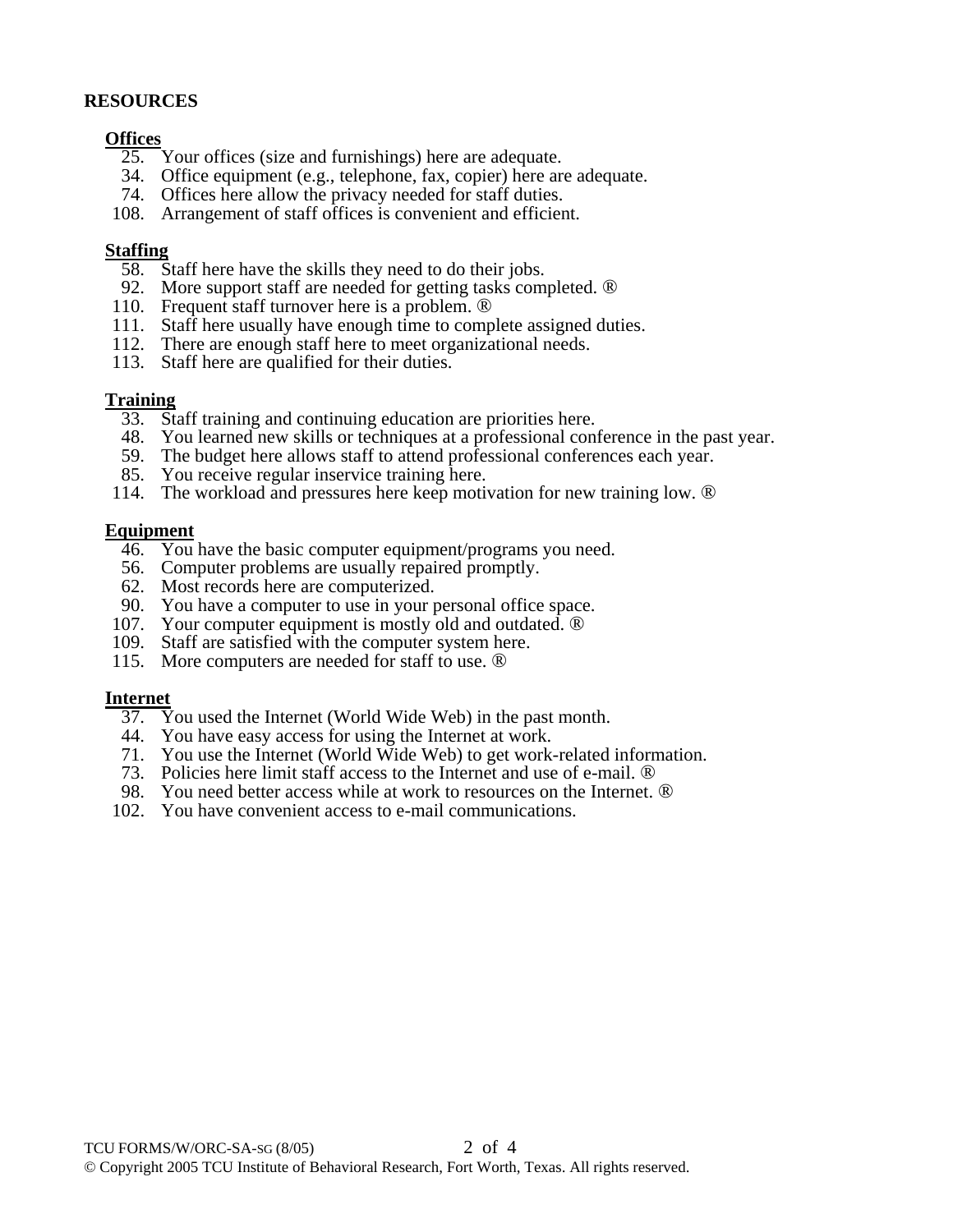#### **STAFF ATTRIBUTES**

## **<u>Growth</u>**<br>52. T

- This agency encourages and supports professional growth.
- 54. You read about new ideas and techniques related to your duties each month.
- 60. You have enough opportunities to keep your professional skills up-to-date.
- 81. You regularly read professional articles or books related to your job here.
- 94. You do a good job of routinely updating and improving your skills.

#### **Efficacy**

- 26. You have the skills needed to conduct your duties effectively.
- 49. You consistently plan ahead and then carry out your plans.
- 68. You usually accomplish whatever you set your mind on.
- 89. You are effective and confident in doing your job.
- 96. You have been highly effective in your work here.

#### **Influence**

- 35. You frequently share your knowledge or ideas with other staff.
- 43. Staff generally regard you as a valuable source of information.
- 83. Other staff often ask your advice about things.
- 88. Other staff often ask for your opinions.
- 100. You have a positive influence on other staff here.
- 106. You are viewed as a leader by other staff here.

#### **Adaptability**

- 63. You are willing to try new ideas even if some people are reluctant.
- 64. Learning and using new procedures are easy for you.
- 75. You are sometimes too cautious or slow to make changes. ®
- 104. You are able to adapt quickly when you have to shift focus.

#### **Satisfaction**

- 29. You are satisfied with your present job.
- 30. You would like to find a job somewhere else. ®
- 39. You feel appreciated for the job you do.
- 53. You like the people you work with.
- 86. You give high value to the work you do here.
- 101. You are proud to tell others where you work.